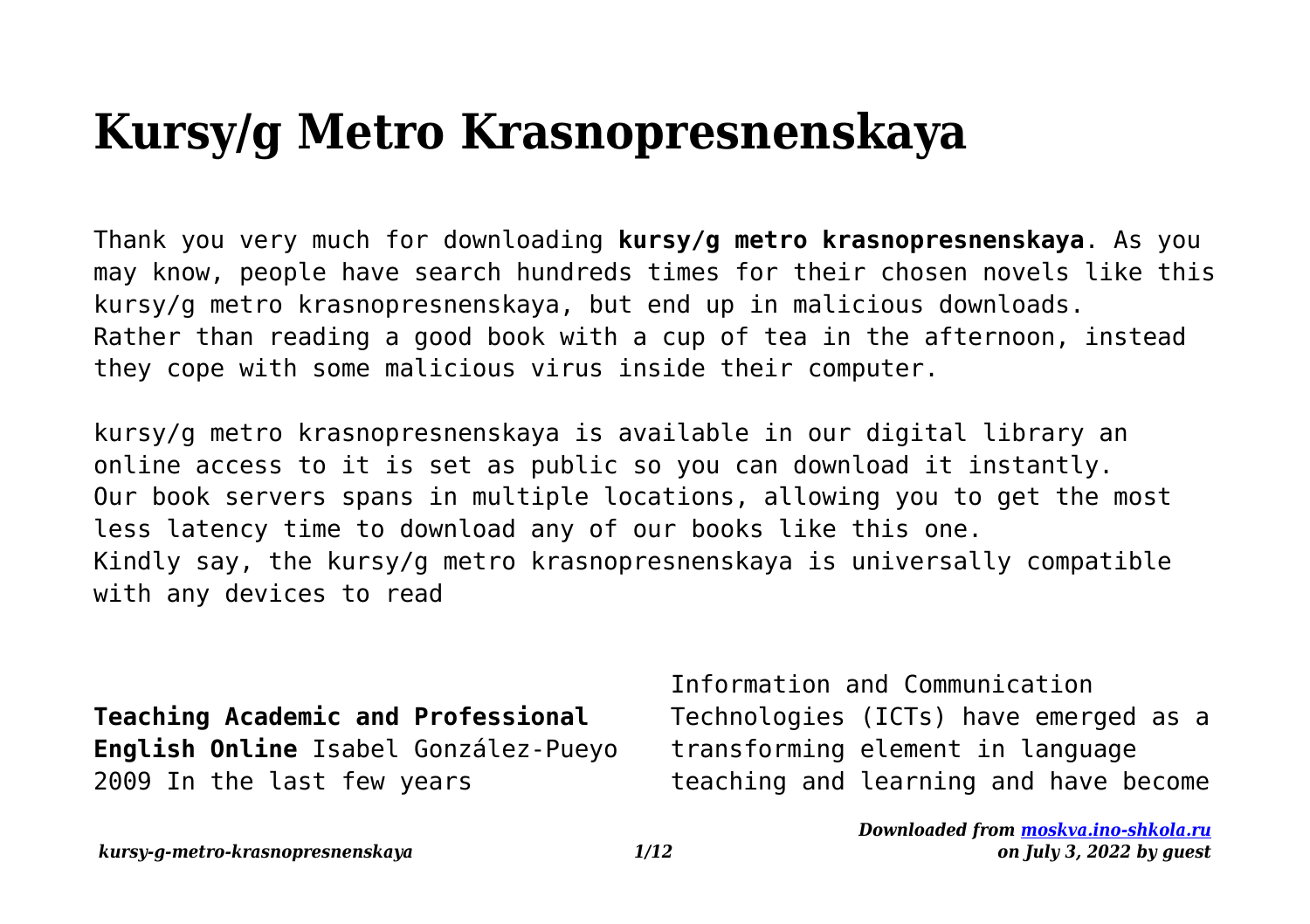an integral part of many courses of English for professional and academic purposes (ESP). This collection brings together contributions from ESP teachers, who provide an account of educational experiences involving ICTs and share their practices, successes, failures and reflections. Most papers in the volume report on blended learning experiences, where teachers use either Course Management Systems like WebCT or Moodle, or online learning environments created by themselves. The contributions give ideas on how to develop pedagogically sound online language learning materials. Additionally, they discuss issues related to online language pedagogy and promote the development of online learning.

**Content and Language Integrated Learning** María Luisa Carrió-Pastor 2009 The adoption of Content and Language Integrated Learning (CLIL) in Higher Education teaching has been widespread. This learning strategy has developed the need to learn foreign languages and to communicate with people with different cultural backgrounds. Culture learning should be part of language and content teaching as Higher Education involves language skills, topic comprehension and sociological capabilities. Teachers explore new teaching strategies which imply diverse goals and focus on different cultural backgrounds. The contributions of this book comment the multicultural awareness of the students involved in learning another language and the facts implied in teaching in a multicultural environment. Weaponry in Space E. P. Velikhov 1986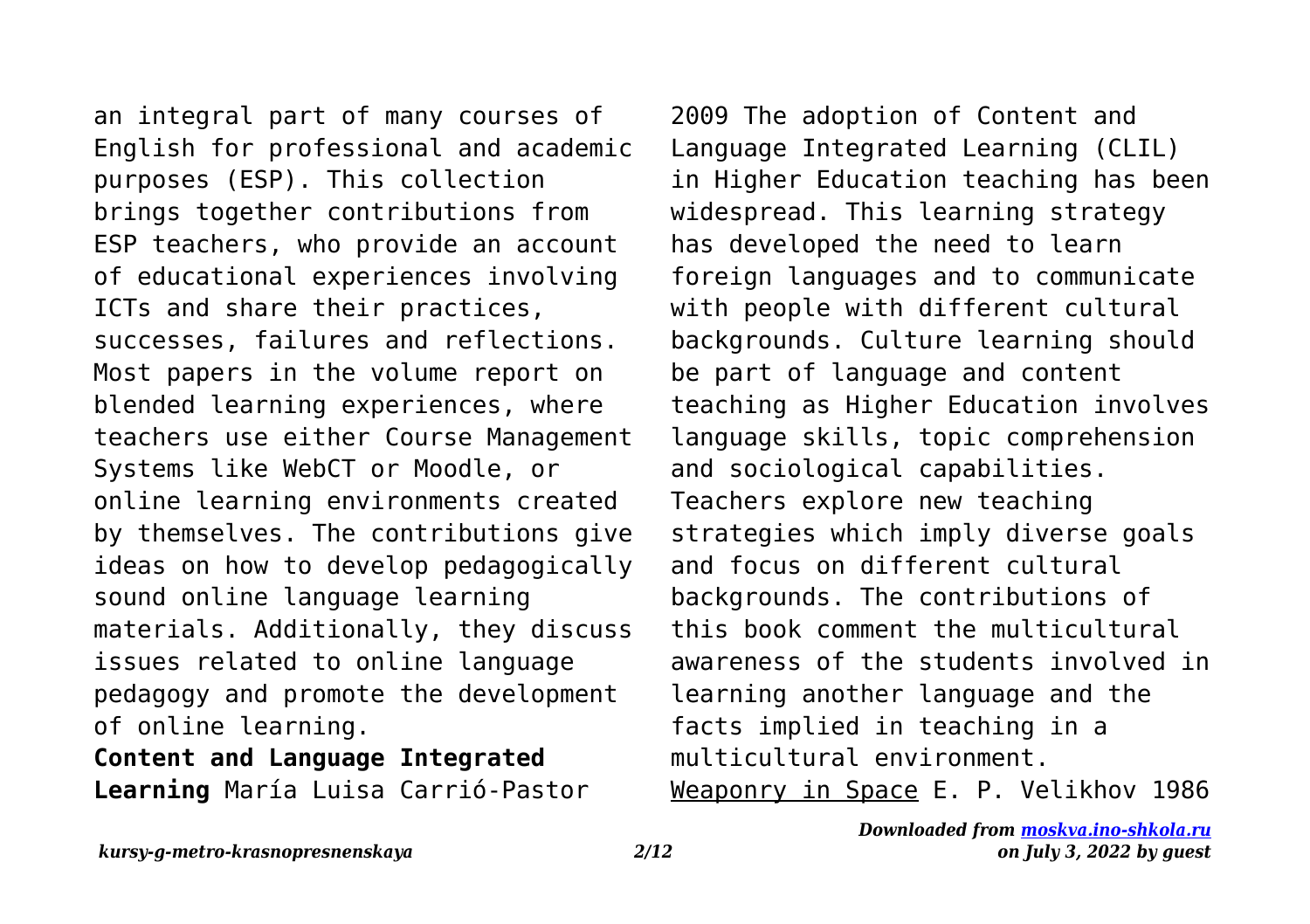*WorldCALL* Mike Levy 2011-12-19 As technological innovation continues to affect language pedagogy, there is an increasing demand for information, exemplars, analysis and guidance. This edited volume focuses on international perspectives in Computer-Assisted Language Learning (CALL) in all of its forms, including Technology Enhanced Language Learning, Network-Based Language Learning, Information and Communication Technologies for Language Learning. Speaking Minds Peter Baumgartner 2016-04-03 Few developments in the intellectual life of the past quarter-century have provoked more controversy than the attempt to engineer human-like intelligence by artificial means. Born of computer science, this effort has sparked a

continuing debate among the psychologists, neuroscientists, philosophers,and linguists who have pioneered--and criticized--artificial intelligence. Are there general principles, as some computer scientists had originally hoped, that would fully describe the activity of both animal and machine minds, just as aerodynamics accounts for the flight of birds and airplanes? In the twenty substantial interviews published here, leading researchers address this and other vexing questions in the field of cognitive science. The interviewees include Patricia Smith Churchland (Take It Apart and See How It Runs), Paul M. Churchland (Neural Networks and Commonsense), Aaron V. Cicourel (Cognition and Cultural Belief), Daniel C. Dennett (In Defense of AI),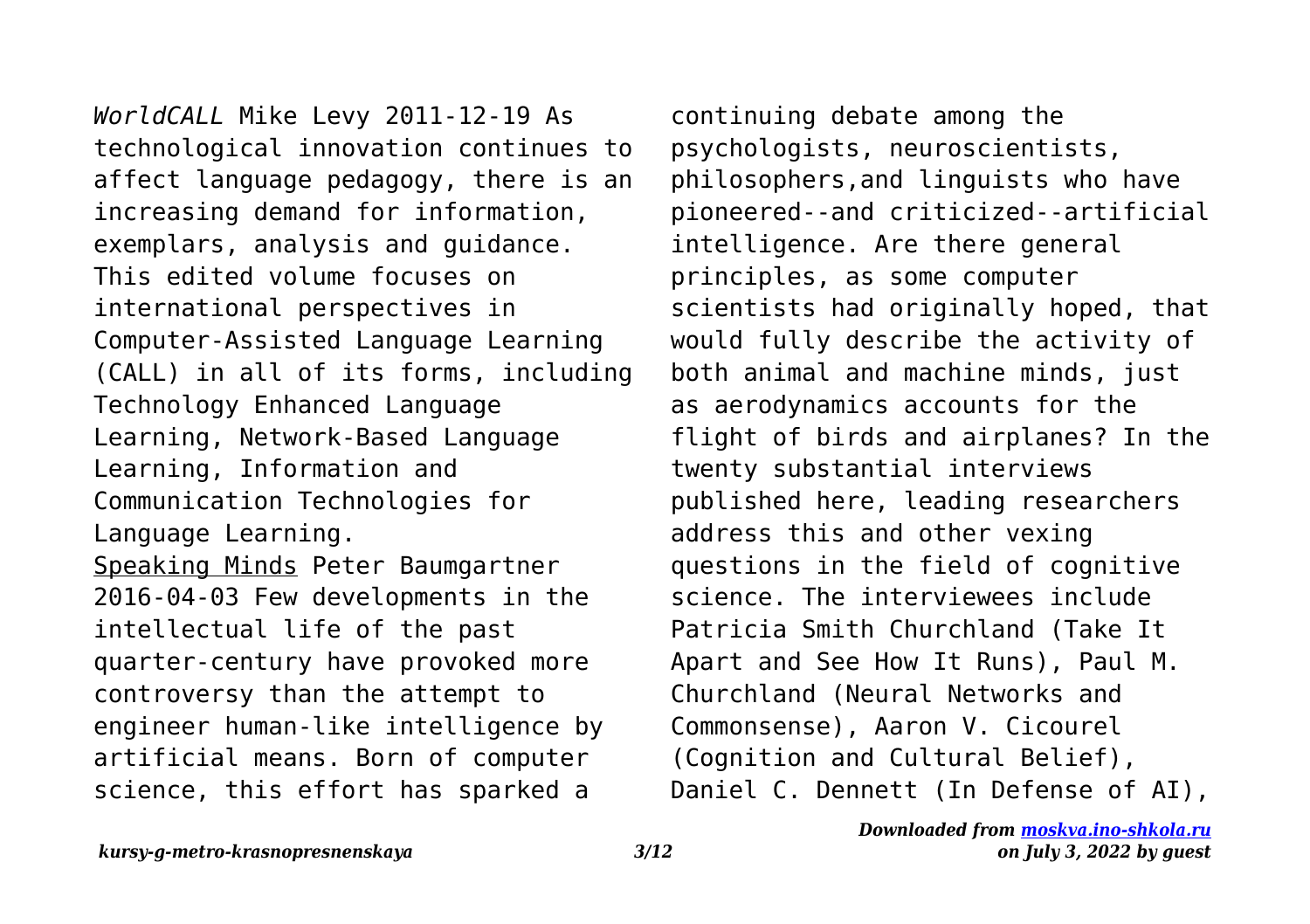Hubert L. Dreyfus (Cognitivism Abandoned), Jerry A. Fodor (The Folly of Simulation), John Haugeland (Farewell to GOFAI?), George Lakoff (Embodied Minds and Meanings), James L. McClelland (Toward a Pragmatic Connectionism), Allen Newell (The Serial Imperative), Stephen E. Palmer (Gestalt Psychology Redux), Hilary Putnam (Against the New Associationism), David E. Rumelhart (From Searching to Seeing), John R. Searle (Ontology Is the Question), Terrence J. Sejnowski (The Hardware Really Matters), Herbert A. Simon (Technology Is Not the Problem), Joseph Weizenbaum (The Myth of the Last Metaphor), Robert Wilensky (Why Play the Philosophy Game?), Terry A.Winograd (Computers and Social Values), and Lotfi A. Zadeh (The Albatross of Classical Logic).

Speaking Minds can complement more traditional textbooks but can also stand alone as an introduction to the field. Originally published in 1995. The Princeton Legacy Library uses the latest print-on-demand technology to again make available previously outof-print books from the distinguished backlist of Princeton University Press. These editions preserve the original texts of these important books while presenting them in durable paperback and hardcover editions. The goal of the Princeton Legacy Library is to vastly increase access to the rich scholarly heritage found in the thousands of books published by Princeton University Press since its founding in 1905. *Linguistic tools for teachers of English: towards a bilingual education* Ramiro Durán Martínez 2010

*on July 3, 2022 by guest*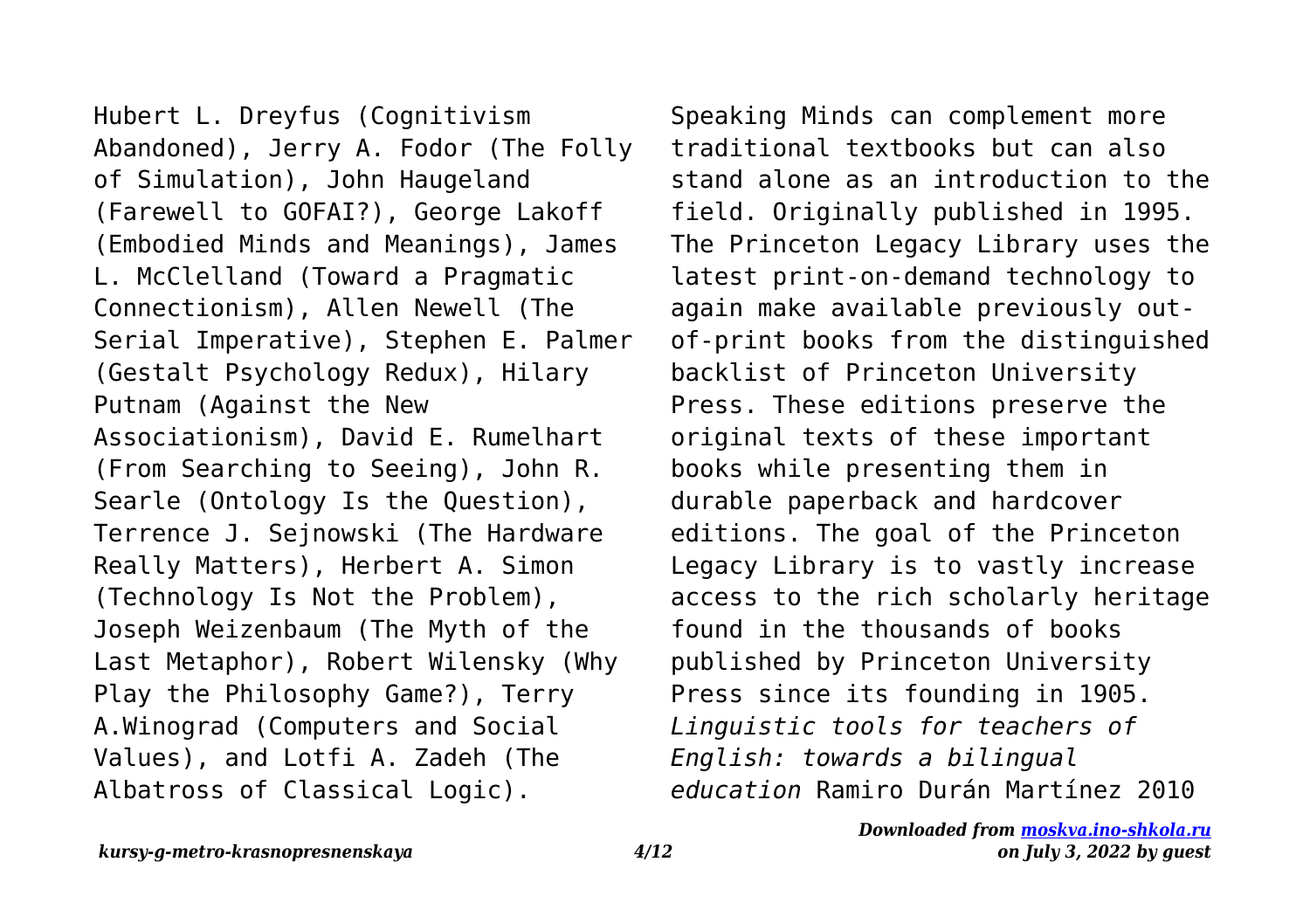*Philosophy and Democracy* Thomas Christiano 2003 This volume collects some of the leading essays in contemporary democratic theory published in the past thirty years. The anthology presents the work of a select group of contributors from a range of different disciplines. The chapters address many issues that are central to philosophical reflections on democracy, such as questions pertaining to deliberative and economic approaches, as well as to such topics as intrinsic fairness, the role of equality in relation tominority groups, and the limits of democracy.

*Multiple Voices in Academic and Professional Discourse* Sergio Maruenda Bataller 2011-05-25 The demands of today's society for greater specialization have brought about a profound transformation in the humanities, which are not immune to the competitive pressure to meet new challenges that are present in other sectors. Thus, lecturers and researchers in modern languages and applied linguistics departments have made great efforts to design syllabi and materials more attuned to the competences and requirements of potential working environments. At the same time, linguists have attempted to apply their expertise in wider areas, creating research institutes that focus on applying language and linguistics in different contexts and offering linguistic services to society as a whole. This book attempts to provide a global view of the multiple voices involved in interdisciplinary research and innovative proposals in teaching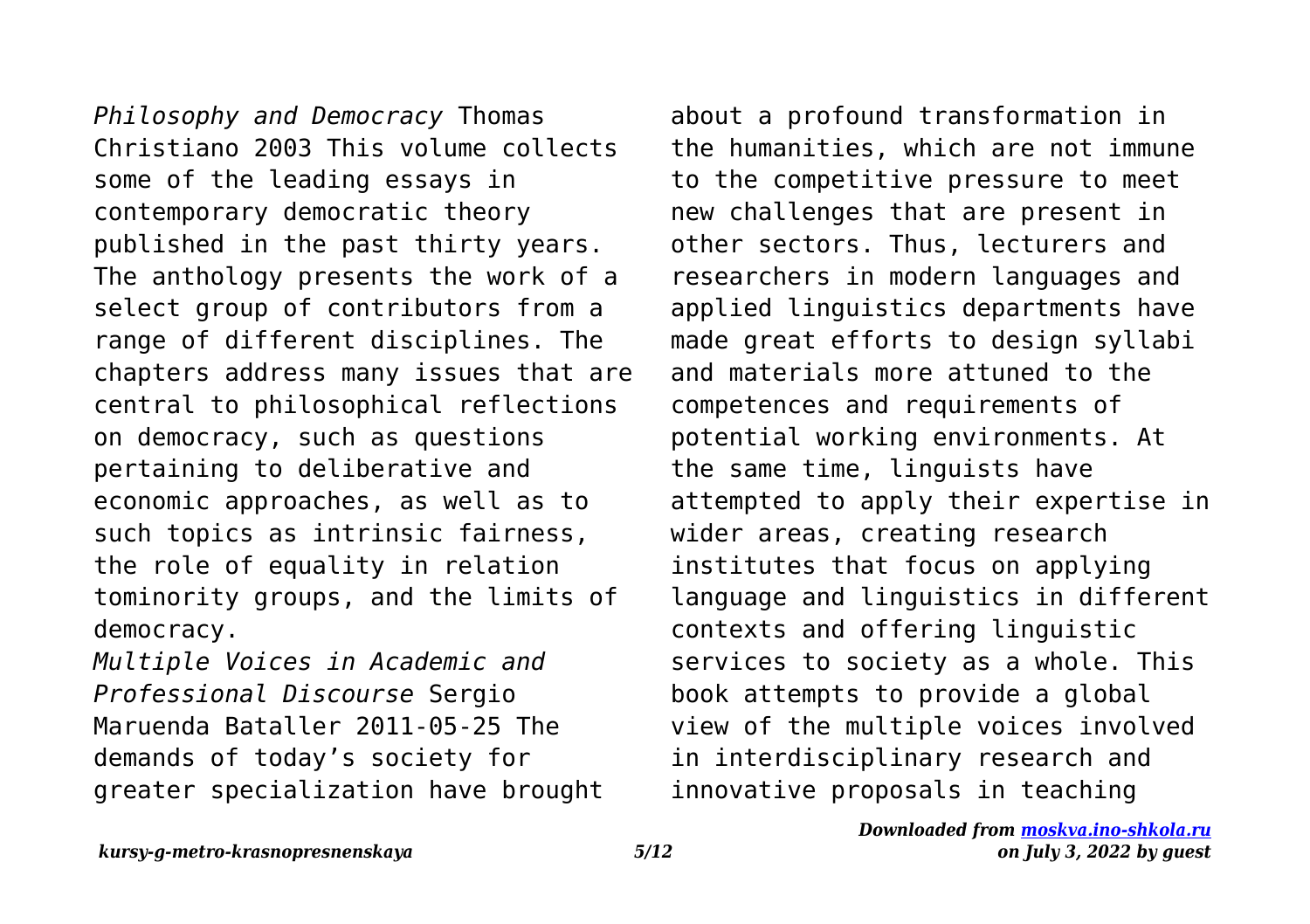specialized languages while offering contributions that attempt to fill the demands of a varied scope of disciplines such as the sciences, professions, or educational settings. The chapters in this book are made up of current research on these themes: discourse analysis in academic and professional genres, specialized translation, lexicology and terminology, and ICT research and teaching of specialized languages. **WorldCALL: Sustainability and Computer-Assisted Language Learning** Ana María Gimeno Sanz 2015-12-17 This volume focuses on computer- and digitally-assisted language learning in all of its forms: technologyenhanced language learning, networkbased language learning, mobileassisted language learning and so on, in close relation to the topic of

sustainability. How can these technologies and techniques be implemented in a sustainable and repeatable way? The book covers a wide range of areas in terms of this "sustainability". These include: (1) education (teacher/learner training) (2) normalisation (integration) (3) systems (reliability, support, development) (4) mobility (mobileassisted language leaning) (5) innovation (trends, research) The volume samples research and practice in CALL from around the world, organised into sections. It has an introduction and a conclusion written by the editors (Ana Gimeno, Mike Levy, Françoise Blin and David Barr) which covers the state of the art at the moment and directions it is likely to take in the future. **Speaking the Same Language** Paula

*kursy-g-metro-krasnopresnenskaya 6/12*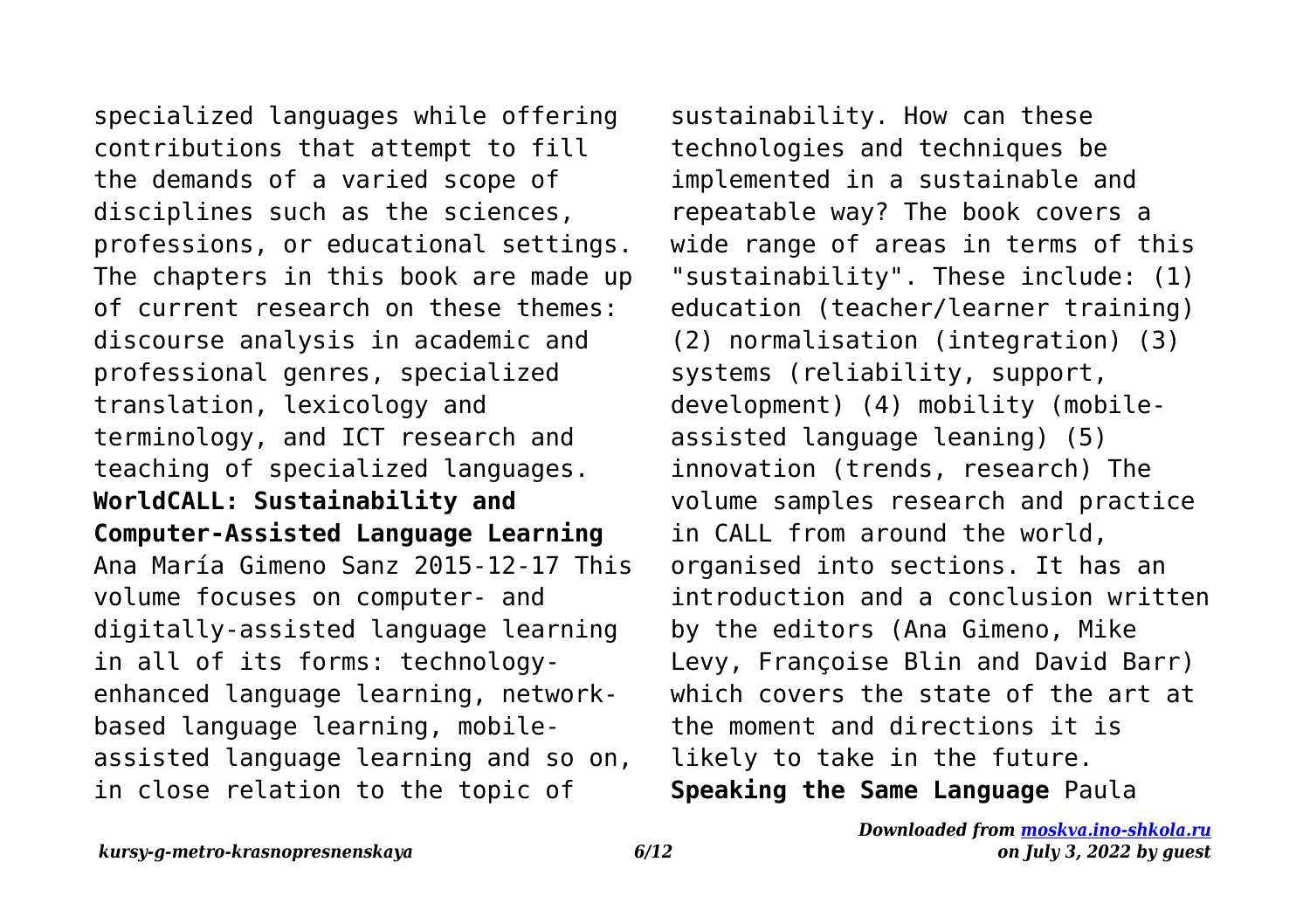Debnar 2001 The first systematic study of the internal audiences in Thucydides and the first to focus on Spartan discourse throughout the History

**Contrastive Discourse Analysis** María Teresa Taboada 2013 Much of the new wave of contrastive linguistics has focused on aspects of the grammatical system, examining phonological, morphological, lexical and syntactic similarities and differences across two or more languages. As with many other areas of linguistics, there exists a renewed interest in discourse perspectives in the study of languages in contrast, and much of that work uses corpora and corpus linguistics techniques to study language. This volume provides examples of cutting-edge research in contrastive analyses of different

languages. The papers have been organized around four themes: studies of discourse markers; information structure; registers and genres; and phraseology. The languages included (Dutch, English, French, German, Italian, Spanish and Swedish) cover a range of European languages, showing not only diversity in their grammatical structures, but also subtle differences that are the focus of many of the papers. The techniques used, from concordancing and careful annotation to painstaking qualitative analysis, showcase the variety of approaches to the study of languages in contrast and include contributions from discourse, corpus and functional perspectives.

**How To Have A Beautiful Mind** Edward de Bono 2010-01-26 People spend a fortune on their bodies, their faces,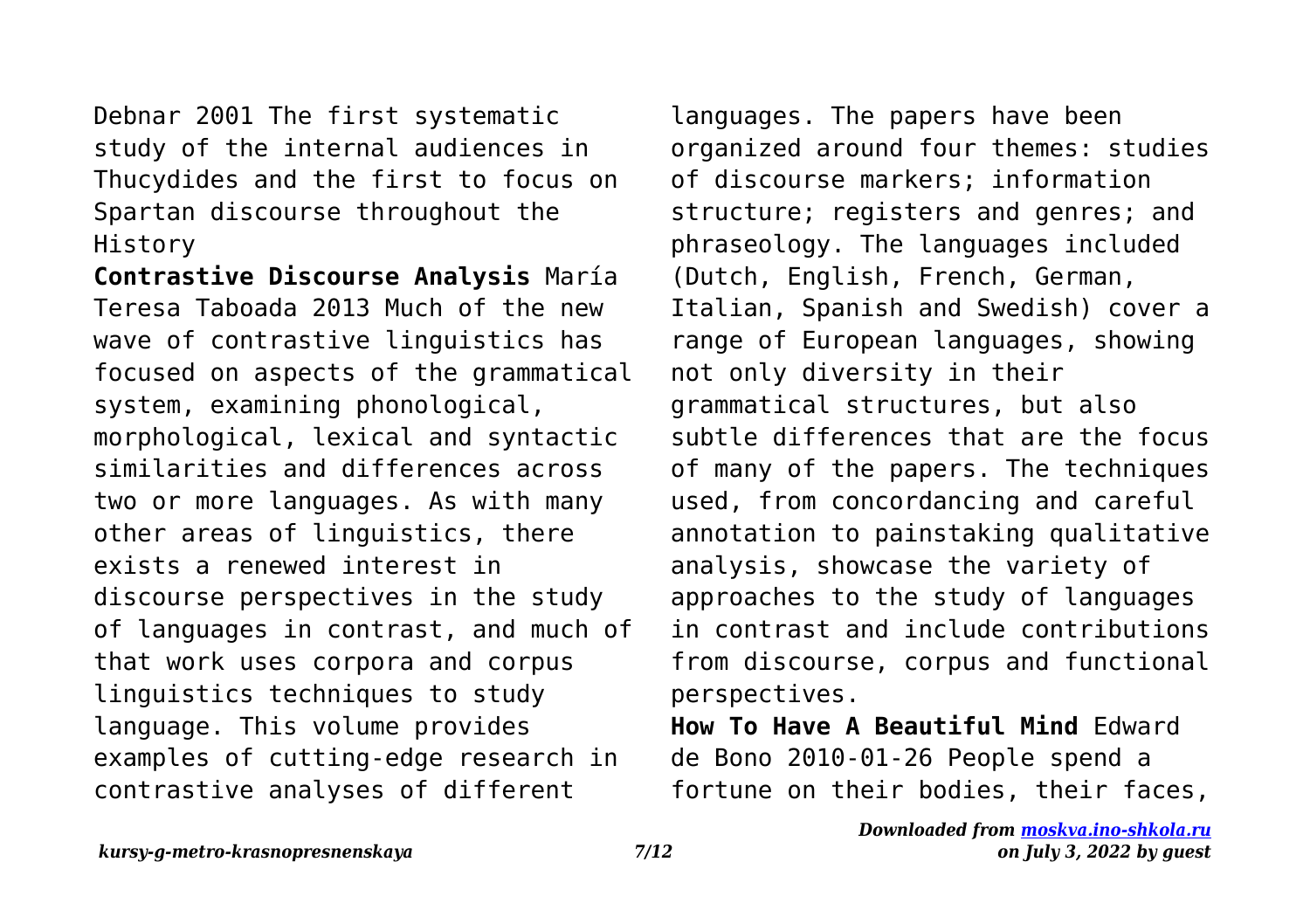their hair, their clothes. Cosmetics, plastic surgery, diets, gym membership - everyone's trying to be more attractive. But there's an easier way to become a beautiful person. It doesn't have to be physical. No matter how you look, if you have a mind that's fascinating, creative, exciting - if you're a good thinker - you can be beautiful. And being attractive doesn't necessarily come from being intelligent or highly-educated. It isn't about having a great personality. It's about using your imagination and expanding your creativity. And it's when talking with people that we make the greatest impact. A person may be physically beautiful, but when speaking to others a dull or ugly or uncreative mind will definitely turn them off. In clear, practical

language, de Bono shows how by applying lateral and parallel thinking skills to your conversation you can improve your mind. By learning how to listen, make a point, and manoeuvre a discussion, you can become creative and more appealing more beautiful. Iraq at a Distance Antonius C. G. M. Robben 2010 Iraq at a Distance describes the plight of the Iraqi people, caught since 2003 in the carnage between U.S. troops and Iraqi insurgents. This provocative book is a bold attempt by five distinguished anthropologists to study an inaccessible war zone through groundbreaking comparisons with armed conflicts around the world. **Absolute Mayhem** Monica Mayhem 2010-10 So begins the no-holds-barred autobiography of Monica Mayhem—a porn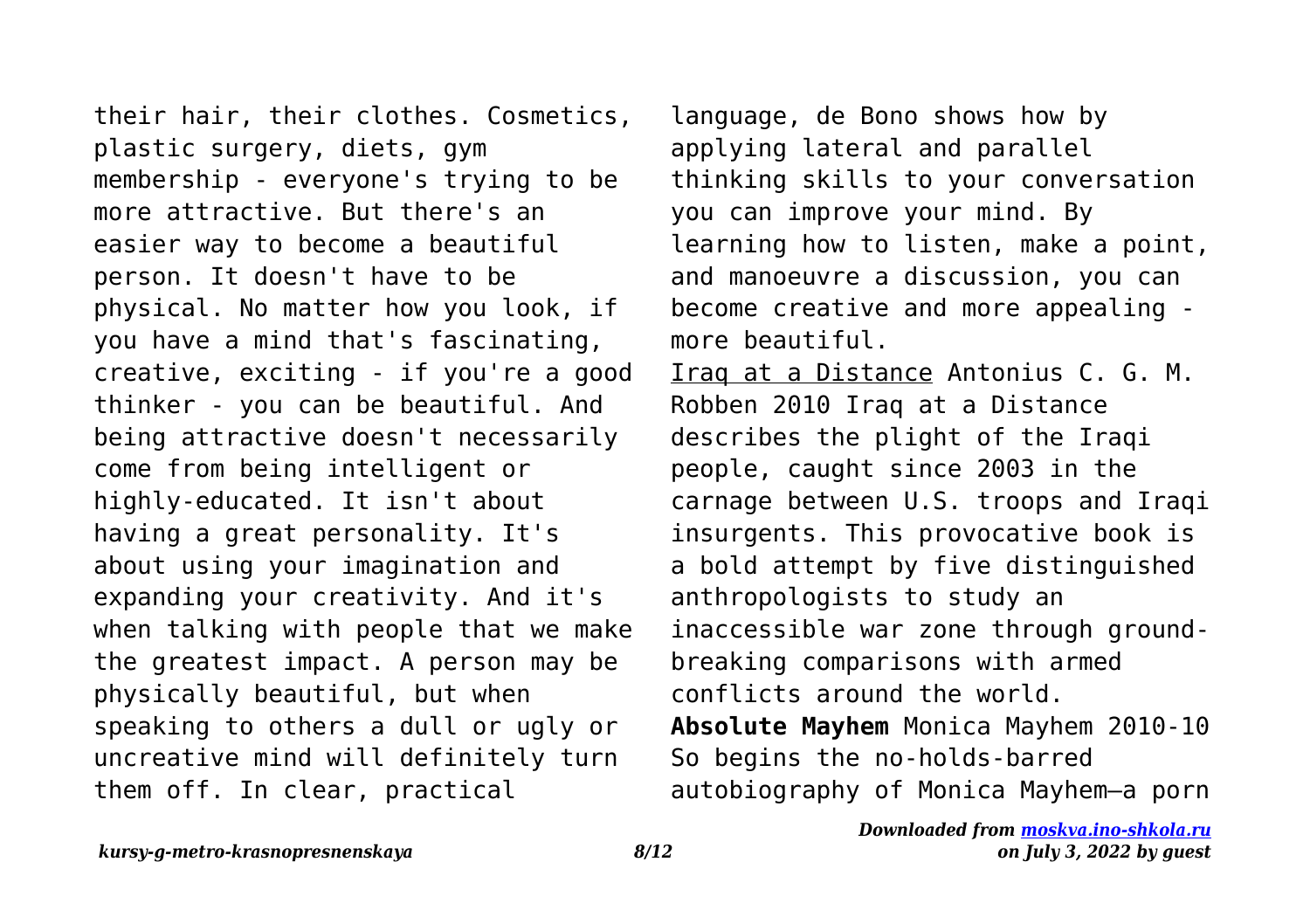star and proud of it. In her funny and disarmingly candid voice, she reveals the ins and outs of making it big in Los Angeles, the pornography capital of the world. Just how did a girl who was taunted at school because her eyes were "too big," and who carved out a respectable career for herself trading oil futures in the financial markets of Sydney and London, go on to make over four hundred hardcore adult movies (and counting), win numerous industry awards, and even land herself a role in the first Sex and the City movie? From her troubled childhood to her first show at the famous Spearmint Rhino in London to her favorite sex toys, Monica reveals how she built her empire—which now includes hundreds of films, a website, and lucrative burlesque performances.

Absolute Mayhem lifts the lid on the sex, rock, and mayhem of Monica's truly extraordinary professional life and unveils the private person behind it all.

*The Wind in the Willows* Kenneth Grahame 2019 "The Wind in the Willows" is a young adult novel by Kenneth Graham which follows the adventures of the anthropomorphic animals Mole, Rat, Badger, Toad, and their friends. When the novel begins, Mole is at home doing spring cleaning, and he is quite bored with it.

**Current Issues in English Language Teaching and Learning** Mario Cal Varela 2010 This volume contains a selection of the papers, seminars and workshops presented in the First International Conference on English Language Teaching and Learning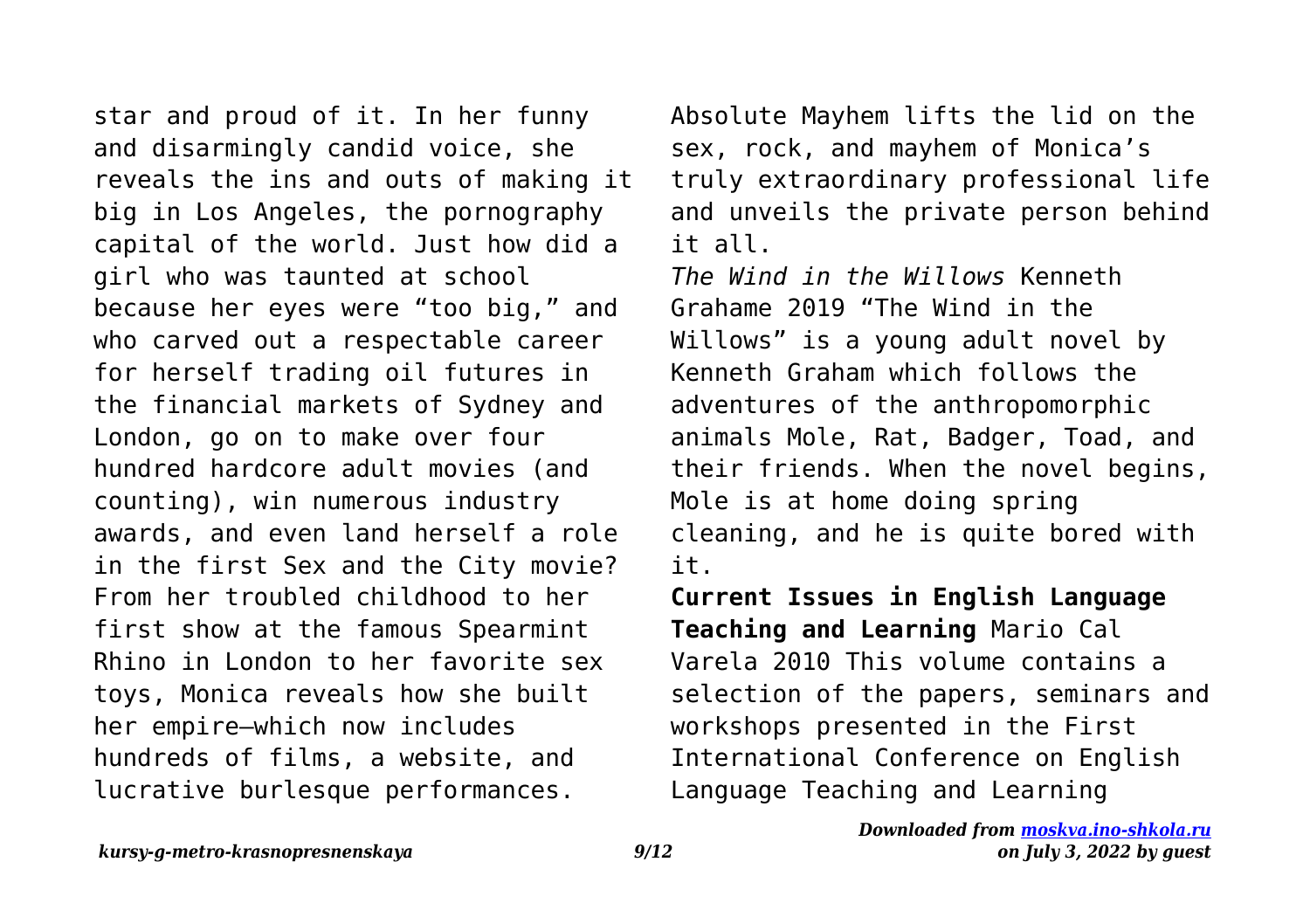(ICELTL1), held at the University of Santiago, Spain, in September 2008, as well as a number of valuable original contributions by other specialists who were involved in the conference. It aims to represent the views of teachers, scholars, researchers, teacher trainers and curriculum developers from all over the world, from the USA and Japan to Europe. It is addressed to ELT teachers, researchers and professionals who want to reflect upon and develop their knowledge and practice of current issues in English language teaching and learning. Current problems in many of the areas of ELT are given different solutions depending on the context in which respective contributors conduct their work. It is precisely this international perspective that makes

this volume unique and illustrative of different realities with a similar objective in mind: the implementation and improvement of English language teaching. The various contributions have been organised in four main sections that correspond to the major focal topics of the conference: teacher training and development, classroom management and practice, new technologies and language teaching, and research on learner language.

*Teaching Language Skills* Banu Inan 2014-01-01 This is a book written for language teachers, prospective teachers, students in the language teaching departments and researchers working in this field. This book includes the issues related to language teaching, how to do it effectively and how to focus on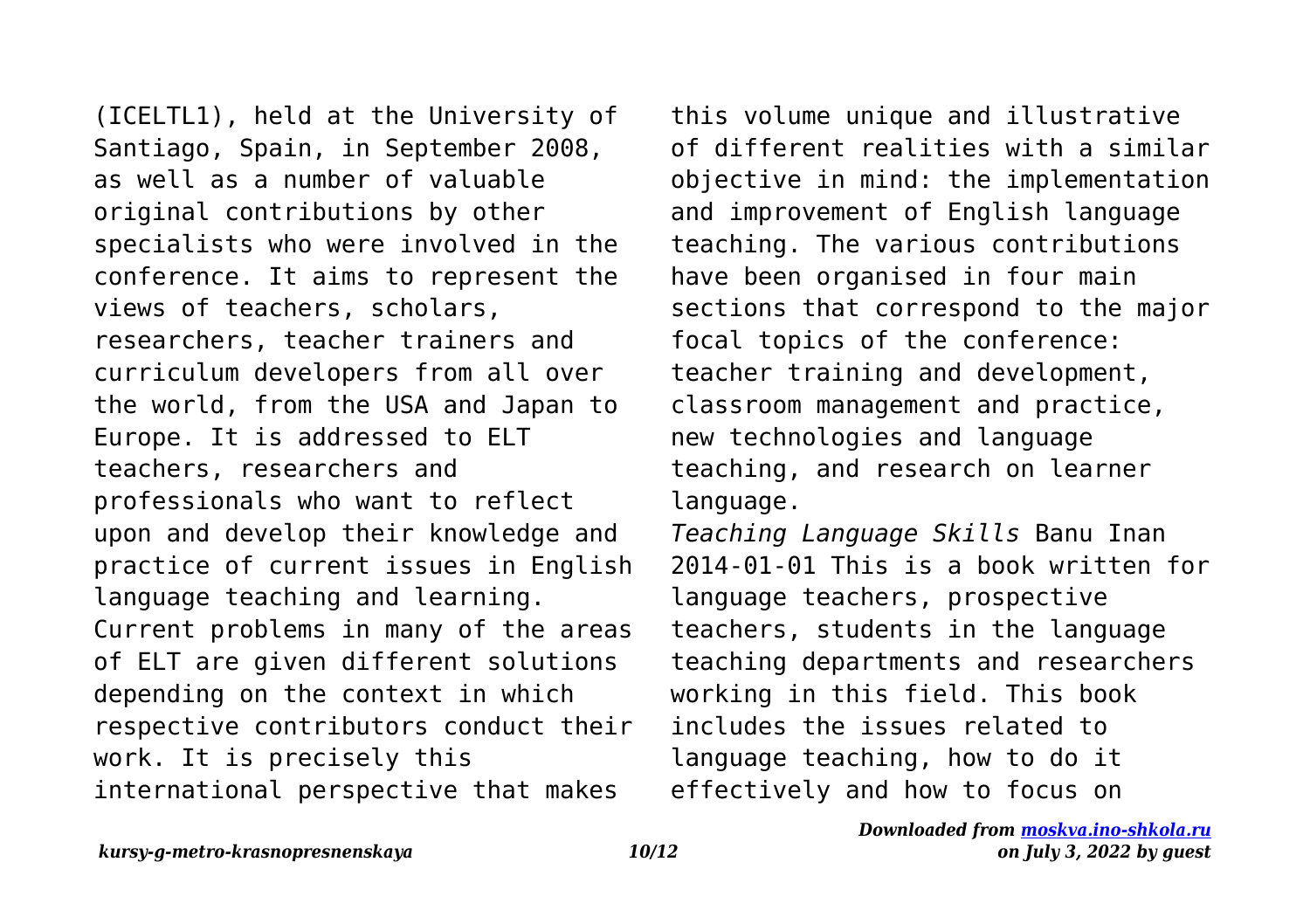different language skills such as listening, speaking, reading and writing in the language classroom. It is believed that this book will facilitate the process of teaching English as a foreign and/or language in different language teaching contexts all around the world. It consists of thirteen chapters which are concerned with important issues to be taken into account while teaching a second and/or foreign language.

Issues in Materials Development Maryam Azarnoosh 2016-03-22 Issues in Materials Development provides readers with theoretical foundations and practical aspects of designing materials for EFL/ESL contexts. It starts with discussing some basic and preliminary principles of materials design followed by scrutinizing

critical issues in materials development in an objective and systematic way. This ranges from considering learners' needs, adopting, adapting, selection, and gradation of materials to the specific focus of the book on developing various types of materials for the four language skills, pronunciation, ESP vocabulary, and computer assisted language learning materials. Authenticity of materials to be designed and the inclusion of affective factors to develop motivating materials to engage language learners, in addition to features of materials design at a universal level are other areas to read about. This book finally tries to open new horizons and possible futuristic approaches to improve today's ELT materials.